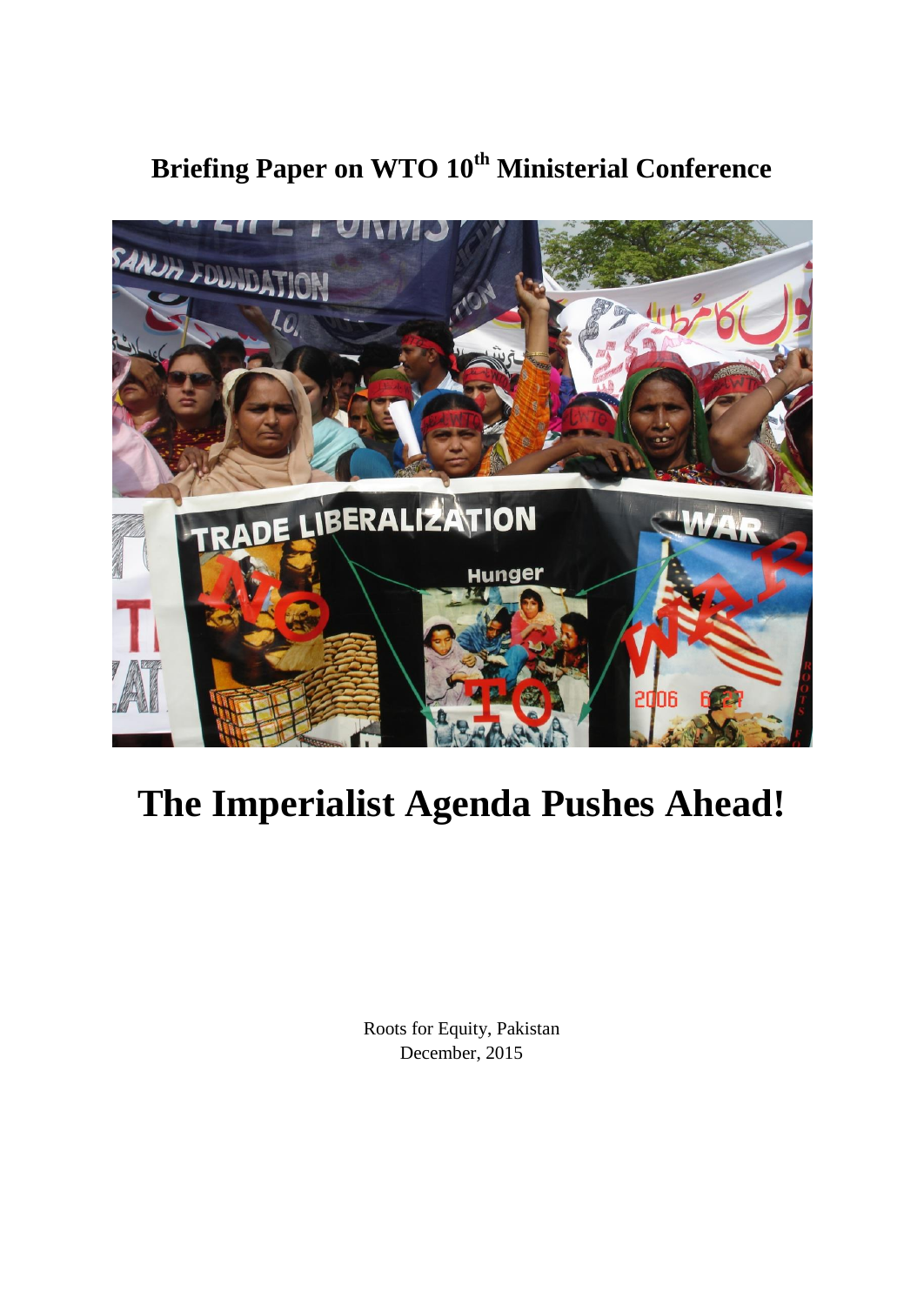Wali Haider Roots for Equity, Pakistan December, 2015 Blog: http://rootsforequity.noblogs.org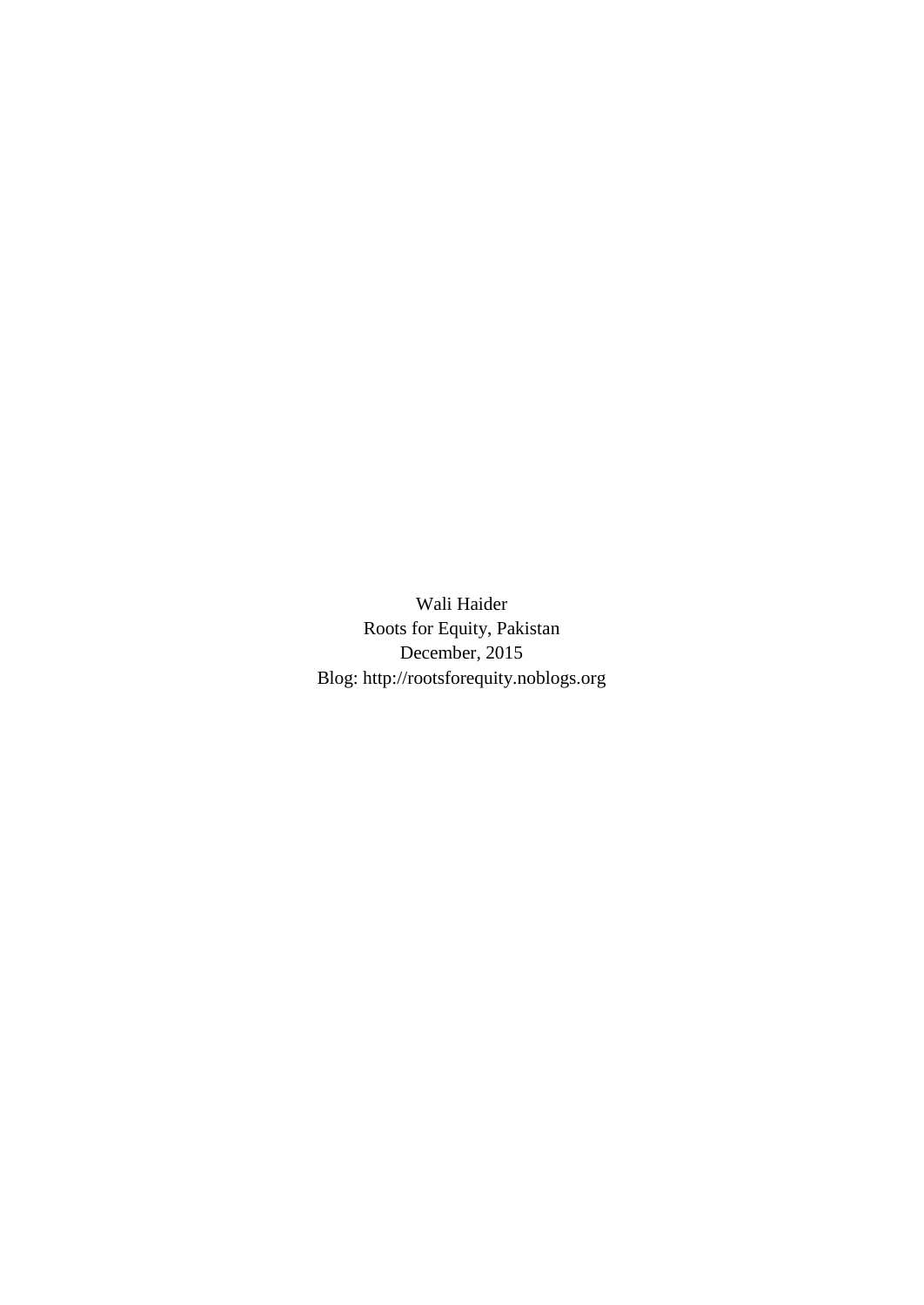## **The Imperialist Agenda Pushes Ahead!**

On December 15-18 the  $10^{th}$  WTO Ministerial Conference will be held in Nairobi. Kenya. WTO is a multilateral trading organization which designs and develops policies of International trade. Many around the globe including peoples movements and peasant organizations believed that this is a controversial organization and have a negative opinion since its promotes the advanced developed economies corporate interests; the role of WTO is considered to intensify imperialist capitalist agenda, creating legal grounds for control of resources, markets and labor by transnational corporations, a majority of which have their head-quarters in the North.

There are various issues and areas where the economic and trade differences among developing and developed countries are at stake particularly on the subject of agriculture. No doubt, it was this particular area, that is the inclusion of agriculture in the WTO negotiations that accelerated the anti-WTO and anti-globalization movement. A stark example of the conflict and resistance was clearly seen at the third WTO Ministerial Meeting held in Seattle, USA in 1999 where the official delegates inside and peoples movements outside resisted and made WTO back track from their anti-people policies that entirely undermines developing nations interests.

After Seattle, for the first time during the ninth WTO Ministerial conference held in Bali, Indonesia in 2013, that the capitalist economies succeeded through many manipulations to draft the Trade Facilitation Agreement (TFA) as a new agreement within the WTO. This was in direct violation of the Doha Development Round in 2001where it had been decided that until pending issues and disagreements were resolved between the developing and developing nations no new agreements will be initiated in the WTO. But the USA and its allies forced developing countries to accept the TFA as a new agreement.

The Bali Ministerial was a big setback for the anti-globalization movement because it allowed capitalist economies to fast track their exports. TFA enforces developing countries to implement policies that allow a fast and smooth transport and transaction of goods at the custom check posts of countries. This agreement will be fully enforced if two third of WTO members will ratify it.<sup>1</sup> According to news reports, Pakistan has ratified the TFA in October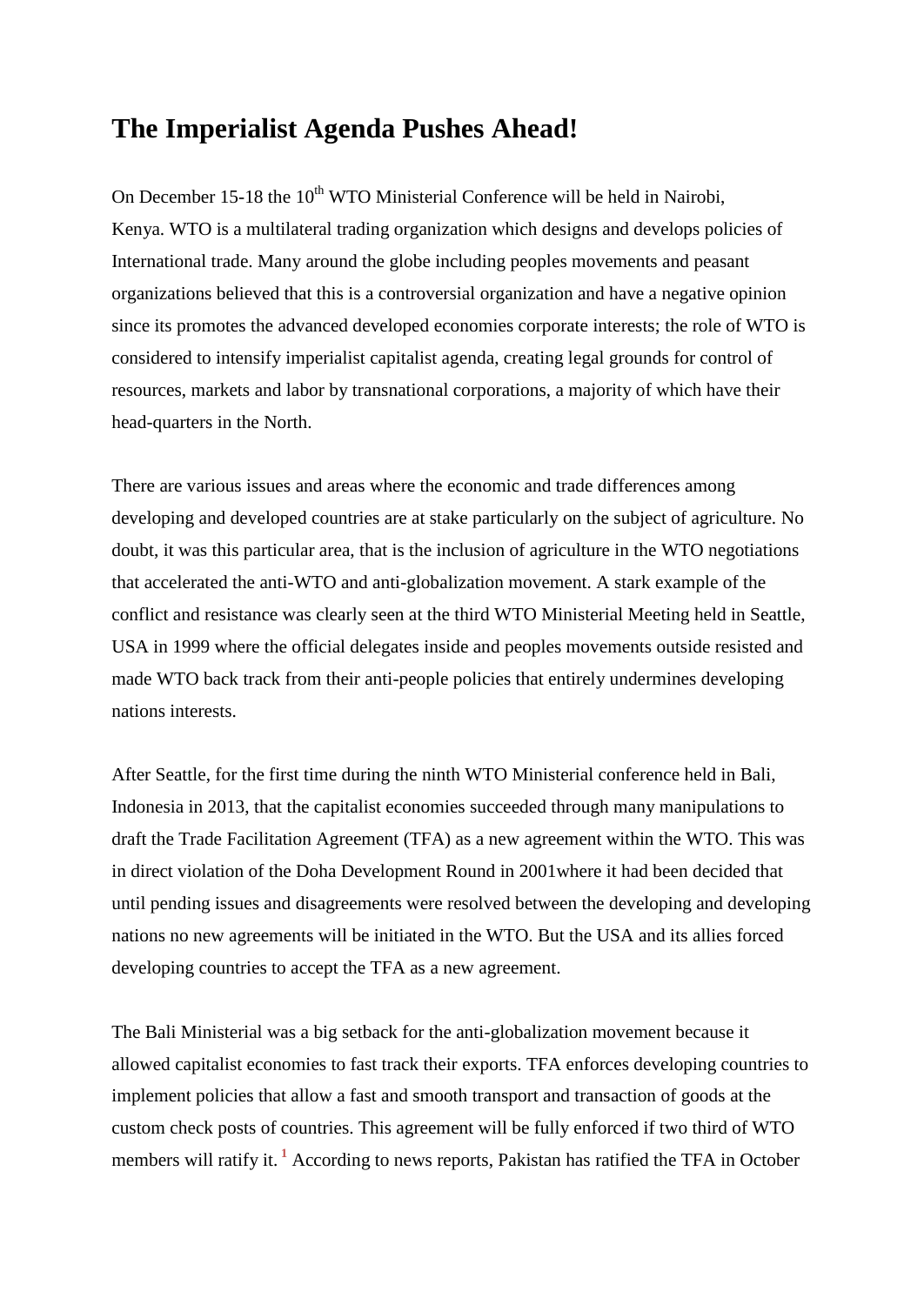2015 and has become the  $50<sup>th</sup>$  country that has ratified this agreement.<sup>2</sup> During the Bali WTO Ministerial India and other developing countries strongly resisted this initiative of the US and its allies. However, Pakistan was a keen supporter of US. To break the impasse, a peace clause was offered. The context of the A peace clause like this would ensure that developing countries are not challenged by the WTO dispute settlement panel even if their domestic support to farmers crosses the limits prescribed. In essence, the peace clause would allow developing counties to stockpile food stock for a limited period so that they could ensure food supplied for their population. The developing countries wanted to have food stocks for a longer period but this was not agreed to.

One can notice US eagerness for the TFA. According to the USAID, it has helped Afghanistan in negotiating the Afghanistan Pakistan Transit and Trade Agreement (APTTA). According to the Government of Afghanistan, APTTA will allow Afghan to access the Indian and Chinese markets. This agreement also allows Afghan products to be taken by road routes across Pakistan to two of its ports namely Gwader and Karachi. It is worth mentioning that at the moment much of the goods that are being transported to Afghanistan is basically for the US troops based in Afghanistan.

The USAID has also initiated a project called Pakistan Trade Project (PTP)<sup>3</sup> in Pakistan and Trade and Accession for Afghanistan (TAFA). <sup>4</sup> A clear objective of TAFA is to assist Afghanistan's accession to the WTO, and to increase Afghanistan's trade capacity. Another objective of both projects is to accelerate clearance of goods and transport on the boarders of Pakistan and Afghanistan. It is worth questioning US interest in clearing trade bottlenecks in the Pakistan Afghanistan region. It is possible that the US wants these facilities to move its own products from central Asia to South Asia and from South Asia to Central Asia? Given that Afghanistan has rudimentary trade such acute attention on such a small economy is worth pondering.

Given the close economic and military ties that Pakistan has with the US, especially in context to Afghanistan also explains Pakistan"s open support for the Trade Facilitation Agreement in the WTO.

What is to be expected from the upcoming tenth WTO Ministerial to be held in Nairobi, Kenya? There is no doubt that further trade liberalization and market access is on the books.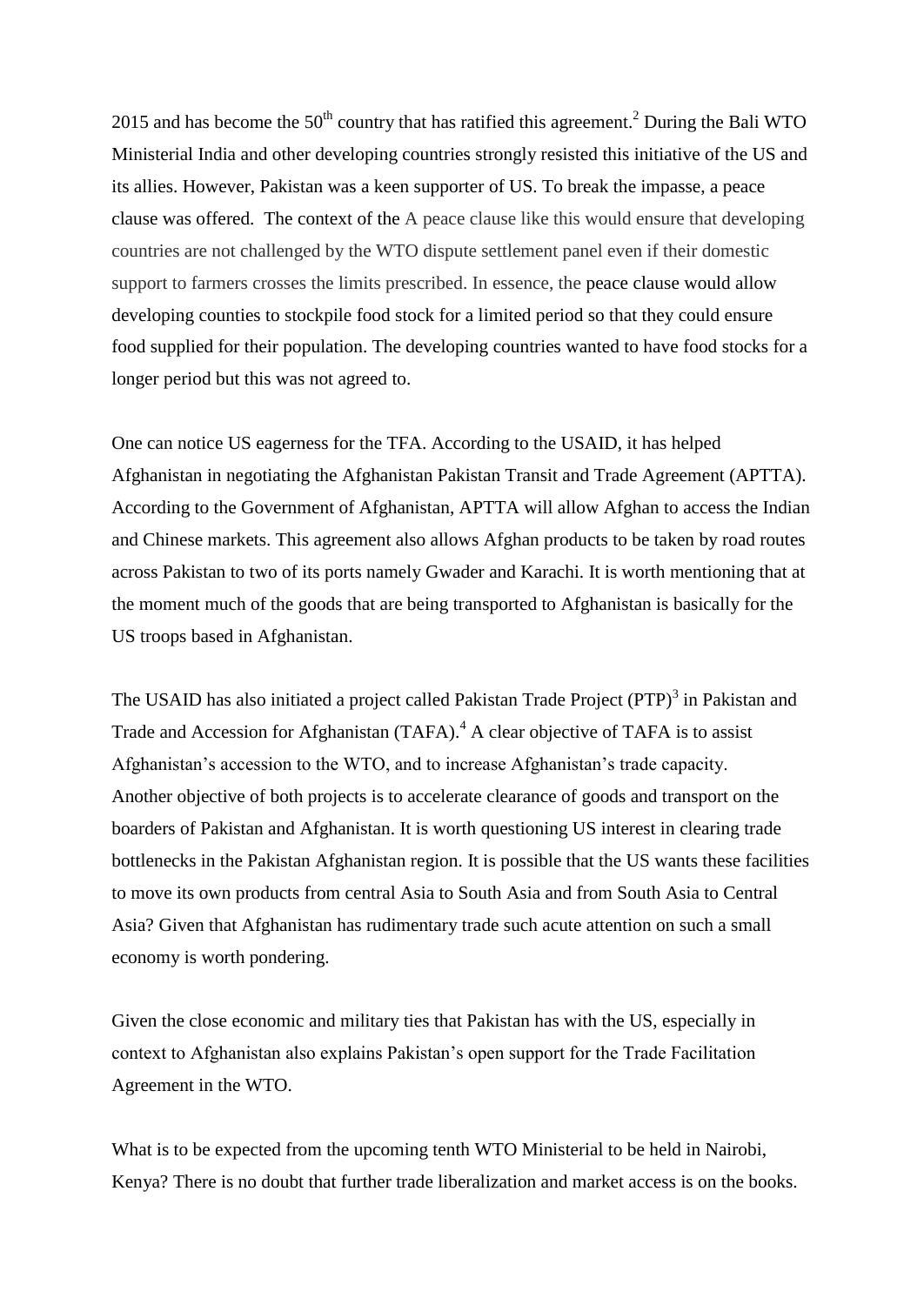Since 2014 a total of 14 rounds of negotiations have been held. Furthermore, the US has decided recently in 2015 that India Brazil and China can no longer be classified as developing countries, irrespective of the fact that these countries house a majority of the marginalized people in the world.<sup>5</sup> One can understand the reason behind this move, since India has played a critical role in resisting the TFA two years ago and the US may fear that India would take similar tough positions in the 2015 WTO Ministerial as in 2013.

According to Deborah James of Our World is Not For Sale, "The whole world is watching as world leaders from nearly every country across the globe meet in Paris this week to set carbon emission reductions targets to address global climate change. Unfortunately representatives of 50 of the same governments are also meeting this week in Geneva to negotiate binding rules that will seriously constrain countries' ability to meet those targets".<sup>6</sup>

There is news of ongoing negotiations for a new agreement in the WTO, the Trade in Services Agreement (TISA). According to Wiki leaks, this negotiation is still being kept a secret. The member state who are part of the TISA negotiations are Australia, Canada, Chile, Chinese Taipei (Tiwan), Colombia, Costa Rica, Hong Kong China, Iceland, Israel, Japan, Liechtenstein, Mexico, New Zealand, Norway, Pakistan, Panama, Paraguay, Peru, South Korea, Switzerland, Turkey, the USA and the European Union, including its 28 member state.

TISA in fact is an extension of WTO GATTS agreement. According to wiki leaks, "The GATS gave government's flexibility to list the services that would be subject to the core rules, and further limit their exposure in those sectors (a "*positive list'* approach). The new elements of TISA build on the GATS-plus rules in Korea-US Free Trade Agreement, and those proposed in the Trans-Pacific Partnership Agreement (TPPA) and the Trans-Atlantic Trade and Investment Partnership (TTIP)".<sup>7</sup>

It"s the same TPP against which had been heavily critiqued earlier. Pro-peoples groups were on the streets to protest against this deal. It is feared that many developing nation"s economies will suffer further atrocities and face further erosion of their livelihoods by the new trade deal.<sup>8</sup>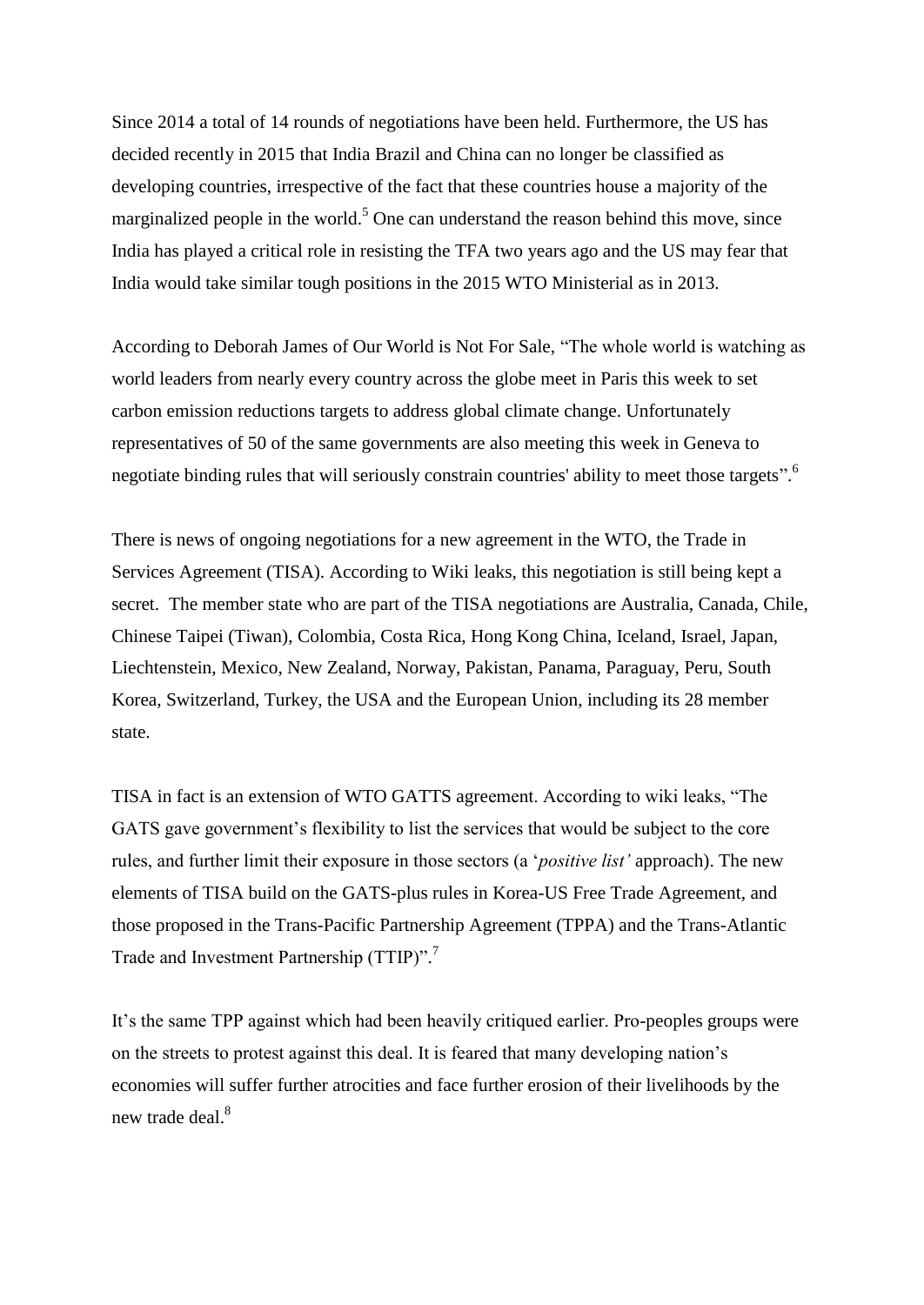India and Brazil are strongly opposing the idea of TISA. In addition, even though China wants to be part of TISA, but has been blocked by the USA.<sup>9</sup>

There is no doubt that the WTO, and other bilateral, regional or multilateral trade agreements that are being negotiated to increase corporate monopoly will only result in further expanding capitalist control and hegemony. The only way out for people to safe guard their lives and livelihood is to build resistances so that corrosive organizations like the WTO can be dismantled. Our path is clear: we need to build our momentum in organizing, mobilizing and building our unities, solidarity and strength.

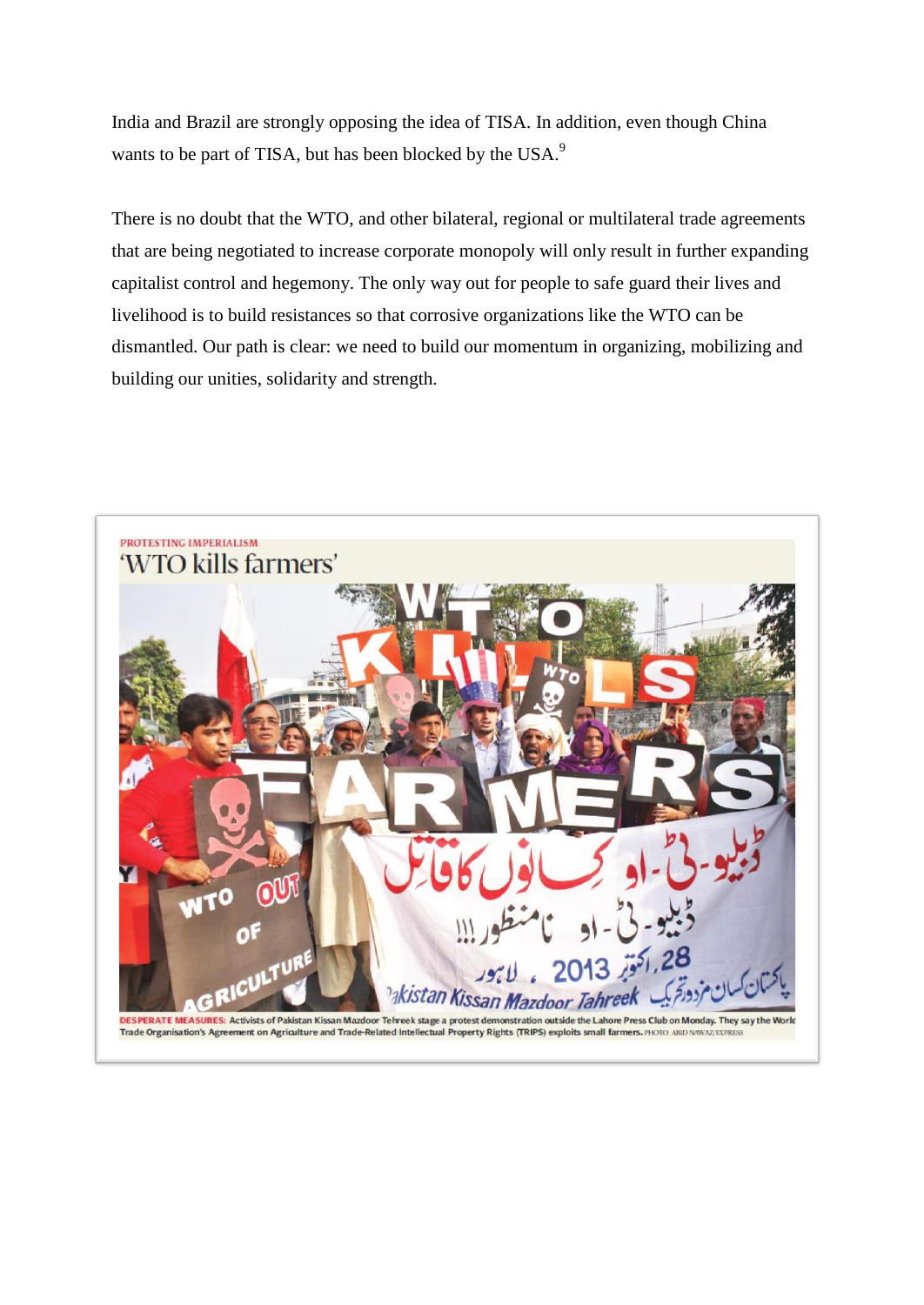## **References**

- 1. WTO: "*Trade Facilitation*." accessed from https://www.wto.org/english/tratop\_e/tradfa\_e/tradfa\_e.htm.
- 2. DAWN. "*Pakistan ratifies WTO pact to facilitate boarder trade.*" October 21, 2015, accessed from http://www.dawn.com/news/1214483.
- 3. USAID. "*Pakistan Trade Project, 26 September.*" 2013, accessed from [https://www.usaid.gov/sites/default/files/documents/1871/Trade.pdf.](https://www.usaid.gov/sites/default/files/documents/1871/Trade.pdf)
- 4. USAID. "*Trade and Accession Facilitation for Afghanistan (TAFA)."* September 30, 2013, accessed from [https://www.usaid.gov/news-information/fact-sheets/trade-and](https://www.usaid.gov/news-information/fact-sheets/trade-and-accession-facilitation-afghanistan-tafa)[accession-facilitation-afghanistan-tafa.](https://www.usaid.gov/news-information/fact-sheets/trade-and-accession-facilitation-afghanistan-tafa)
- 5. James, Deborah. "*Huge International Coalition Calls for a Big Change to WTO Agenda: Negotiations in the WTO are heating up – and they are going badly.*" July 10, 2015. accessed from [http://www.alternet.org/labor/investing-agriculture](http://www.alternet.org/labor/investing-agriculture-developing-countries-whole-world-says-yes-wto-says-no)[developing-countries-whole-world-says-yes-wto-says-no.](http://www.alternet.org/labor/investing-agriculture-developing-countries-whole-world-says-yes-wto-says-no)
- 6. James, Deborah. "*Climate Deception: Non-binding "targets" for climate*" But Binding Rules on Trade in Service." December 4, 2015, accessed from [http://www.huffingtonpost.com/deborah-james/climate-deception-non](http://www.huffingtonpost.com/deborah-james/climate-deception-non-bin_b_8724014.html)[bin\\_b\\_8724014.html.](http://www.huffingtonpost.com/deborah-james/climate-deception-non-bin_b_8724014.html)
- 7. Kelsey, Jane. *Memorandum on Leaked TISA Financial Services Text, Faculty of Law.*" University of Auckland, New Zealand. 2014, accessed from: [https://wikileaks.org/tisa-financial/Analysis-of-secret-tisa-financial-annex.pdf.](https://wikileaks.org/tisa-financial/Analysis-of-secret-tisa-financial-annex.pdf)
- 8. The Guardian. "*TPP deal: US and 11 other countries reach landmark Pacific trade pact.*" October 5, 2015, **a**ccessed from [http://www.theguardian.com/business/2015/oct/05/trans-pacific-partnership-deal](http://www.theguardian.com/business/2015/oct/05/trans-pacific-partnership-deal-reached-pacific-countries-international-trade)[reached-pacific-countries-international-trade.](http://www.theguardian.com/business/2015/oct/05/trans-pacific-partnership-deal-reached-pacific-countries-international-trade)
- 9. Kelsey, Jane. *Memorandum on Leaked TISA Financial Services Text, Faculty of Law.*" University of Auckland, New Zealand. 2014, accessed from[:https://wikileaks.org/tisa-financial/Analysis-of-secret-tisa-financial-annex.pdf.](https://wikileaks.org/tisa-financial/Analysis-of-secret-tisa-financial-annex.pdf)